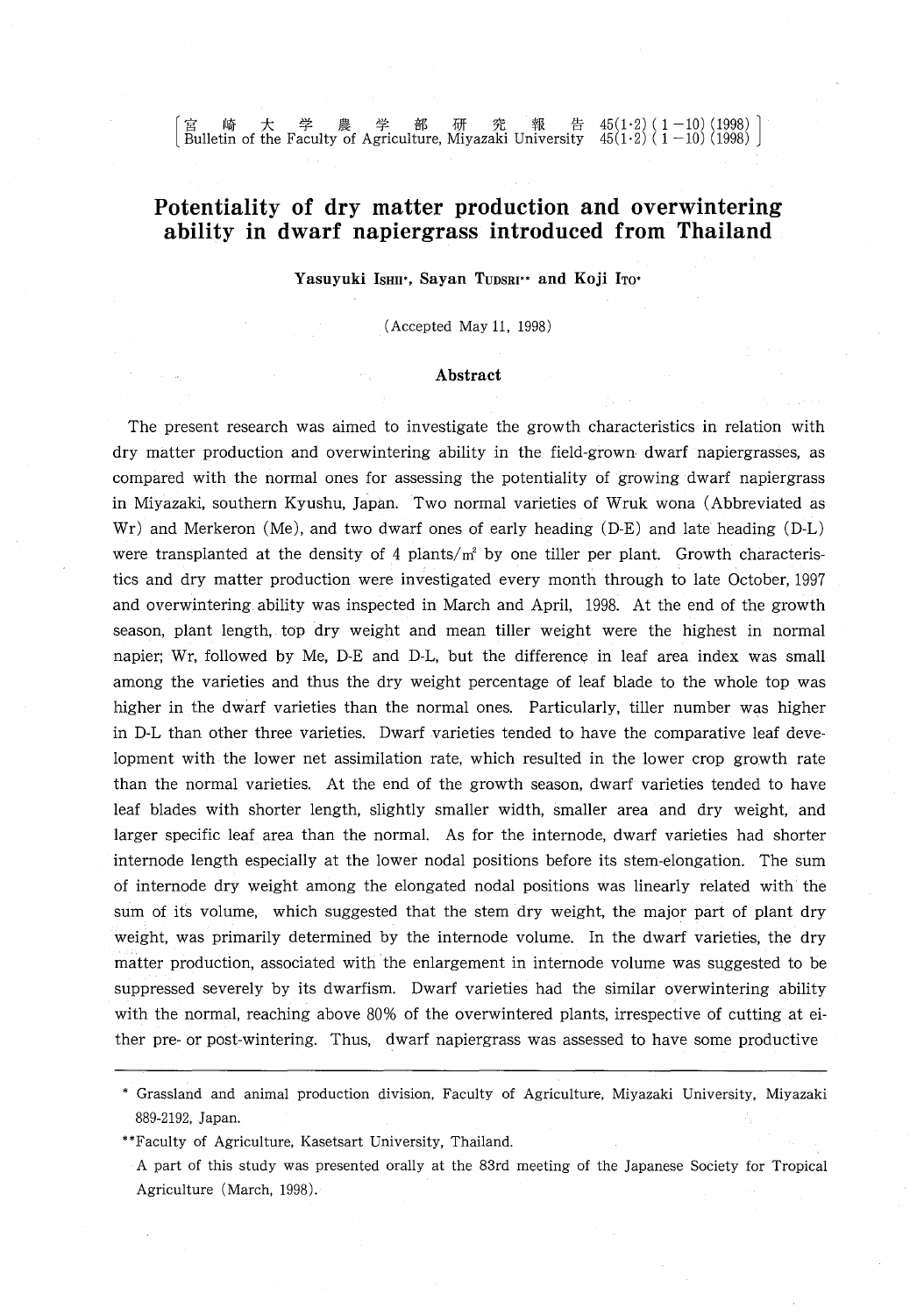potentiality as the perennial plant in Miyazaki, if it should be planted at the higher planting density than the ordinary one for compensating the lower individual plant growth.

**Key word:** Dwarf napiergrass, Dry matter production, Growth characteristic, Overwintering ability.

#### **Introduction**

Since Thai dairy farm is mainly operated under the cut and carry system in the small holder farmers, it is essential to consider the best cutting method for optimizing forage productivity $12$ . Therefore, in Thailand, dry matter productivity of dwarf napiergrass *(Pennisetum purpureum* Schumach) bred recently was compared with the normal napiergrass varieties under the several cutting height from Ocm to 30cm and it was found out that dwarf napiergrasses exhibited the comparative dry matter productivity with normal ones if the cutting height was set to 10cm or 20  $cm<sup>6</sup>$ . There are obviously different climatic conditions between rainy and dry seasons in Thailand, and the farmers used to prolong the herbage cutting after even the dry season has commenced. However, as this manner of grassland utilization reduces severely the subsequent regrowth ability in the next season, it has just been investigated for the possibility of extending to cut dwarf napiergrass after the dry season starts<sup>12)</sup>.

In dwarf napiergrass bred in Georgia, USA, several observations were already done for its growth characteristics in Florida and Georgia, and it was shown that *in vitro* dry matter digestibility and overwintering ability in the dwarf napiergrass was comparative with the normal napier varieties and the percentage of leaf blade to total dry matter weight and forage quality such as crude protein were superior to the normals, while dry matter productivity in the dwarf was inferior to the normals<sup>1, 9, 14</sup>). Actually, the average daily gain of the grazed cattle was found to be higher in the dwarf napiergrass pasture in comparison with the bahiagrass pasture in Florida,  $USA^8$ . Recently, it was now a new trial to breed the hybrid between dwarf and normal napiergrasses for the aims at improving the dry matter production of the dwarf varieties and of investigating the dry matter productivity and forage quality in the semi-dwarf varieties<sup>13</sup>. However, in these researches for comparing the dry matter productivity between dwarf and normal ones, it remains to be assessed precisely for the relations of dry matter productivity with some characteristics of each leaf and internode position. Thus, the present research was aimed to investigate the growth characteristics in relation to dry matter production from the view point of each leaf and internode position and the overwintering ability of field-grown dwarf napiergrass, as compared with the normal ones for assessing the potentiality in growing dwarf napiergrass in Miyazaki, southern Kyushu, Japan.

#### **Materials and Methods**

Napiergrass varieties tested were two normal varieties, i. *e.* Wruk wona (Abbreviated as Wr) of the tiller weight type and the promising high yielding variety and Merkeron (Me) of the intermediate type in its tiller weight and the most popular in the southern Kyushu of Japan, and the two dwarf varieties, *i.e.* Dwarf-early  $(D-E)$ of the early heading variety and Dwarf-late (D-L) of the late heading one. Planting of the rooted tillers from the overwintered stubbles was carried out on 31 May, 1997 for the normal ones and on 3 July, 1997 for the dwarf ones at the density of 4 plants/ $m^2$  by one tiller per plant. Every month after planting, chemical fertilizer at the element rate of 300kg/ha/year for each of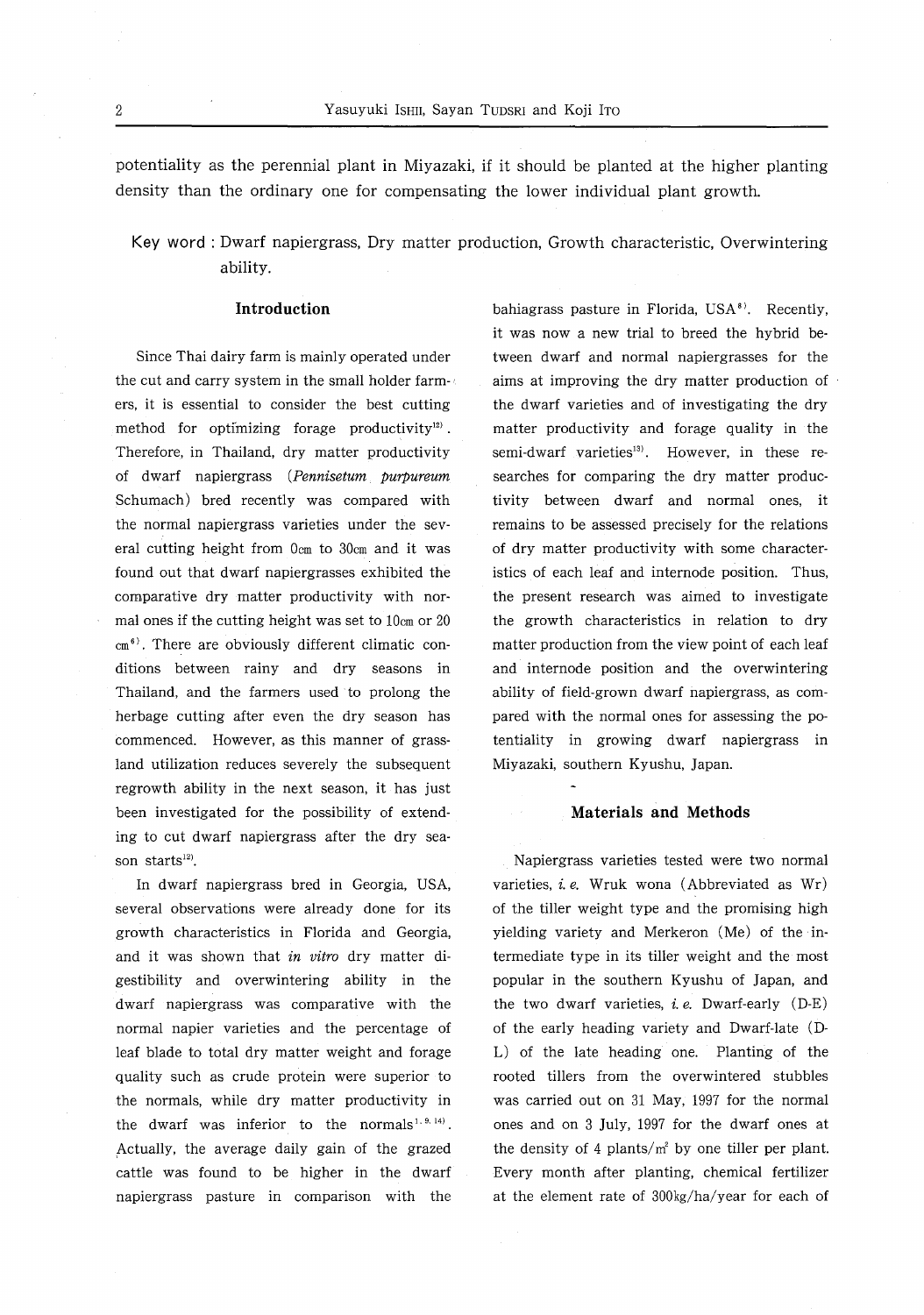N,  $P_2O_5$  and  $K_2O$  was supplied at the three splitapplications. At the end of the growth season on 26 October, just before the first frost date, plant characteristics related with dry matter productivity and several characteristics of leaf blade on each leaf position and of internode on each nodal position were compared among varieties of the dwarf and the normal. The dry matter productivity analyzed by the growth analytic research was investigated every month as a preliminary trial and the characteristics for the canopy structure, i, *e.* relative light intensity (RLI) at the ground surface and mean transparent angles (MTA) of the canopy, were investigated by the apparatus of Plant Canopy Analyzer (Licor Co. Ltd., LAI-2000) in the late growth season on 6 September and 26 October.

#### Results and Discussion

#### Changes in the climatic conditions

Figure 1 shows the change in the climatic conditions of ten day's averages of mean air temperature, solar radiation and precipitation. This experimental year had a relatively uniform rainfall except for late August when the solar radiation was consistently higher among the season, which may be the impediment to growth by water stress. The growth was completely suppressed by the first and heavy frost on 1



Fig. 1. Changes in ten day's average of mean air temperature (AT,  $\bigcirc$ ), total solar radiation (SR,  $\triangle$ ) and ten day's total of precipitation (PRE,  $\Box$ ) in 1997.

November, 1997 when it frosted so earlier by 20 days than in the normal year.

### Growth characteristics at the end of growth season

The growth characteristics related with plant productivity were observed at the end of growth season on 26 October, just before the first frost date (Table 1). Plant length (PL) was higher in normal varieties of Wr and Me, than in dwarf ones of D-E and D-L. Tiller number (TN) was higher in D-L than the other three varieties, and it suggests that the variety of D-L was less affected by the mutual shading through to the end of its growth<sup> $5$ </sup> at the present planting density. The top dry weight (TDW) was larger in the normal varieties than in the dwarf ones, which was principally due to the distinct difference in mean tiller weight (MTW). There was no significant difference in leaf area index (LA!) among varieties and thus, the consistent tendency was seen in the higher percentage of leaf blade weight to TDW (PLB) in the dwarf ones than the normal. Non-significant differences in TDW and LAI among normal Wr and Me were consistent with the other research<sup>10</sup>, which showed the superior dry matter productivity in Wr to that in Me only under the higher N input above 600kg/ha/year than the present input level.

Potentiality of growth functions in the dwarf napiergrass as compared with the normal ones

As a preliminary trial, the growth functions were compared among varieties only for the aboveground parts by the relations of LAI with crop growth rate (CGR, Fig. 2 A) and with net assimilation rate (NAR, Fig. 2 B). The CGRs were linearly correlated with LAI (A) and the NARs were negatively and logarithmically related with LAI (B) both in the normal and in the dwarf varieties. However, the regression coefficient in the relation between CGR and LAI was distinctly higher (Fig. 2 A) and the NAR was regressed to be always higher (Fig. 2 B) in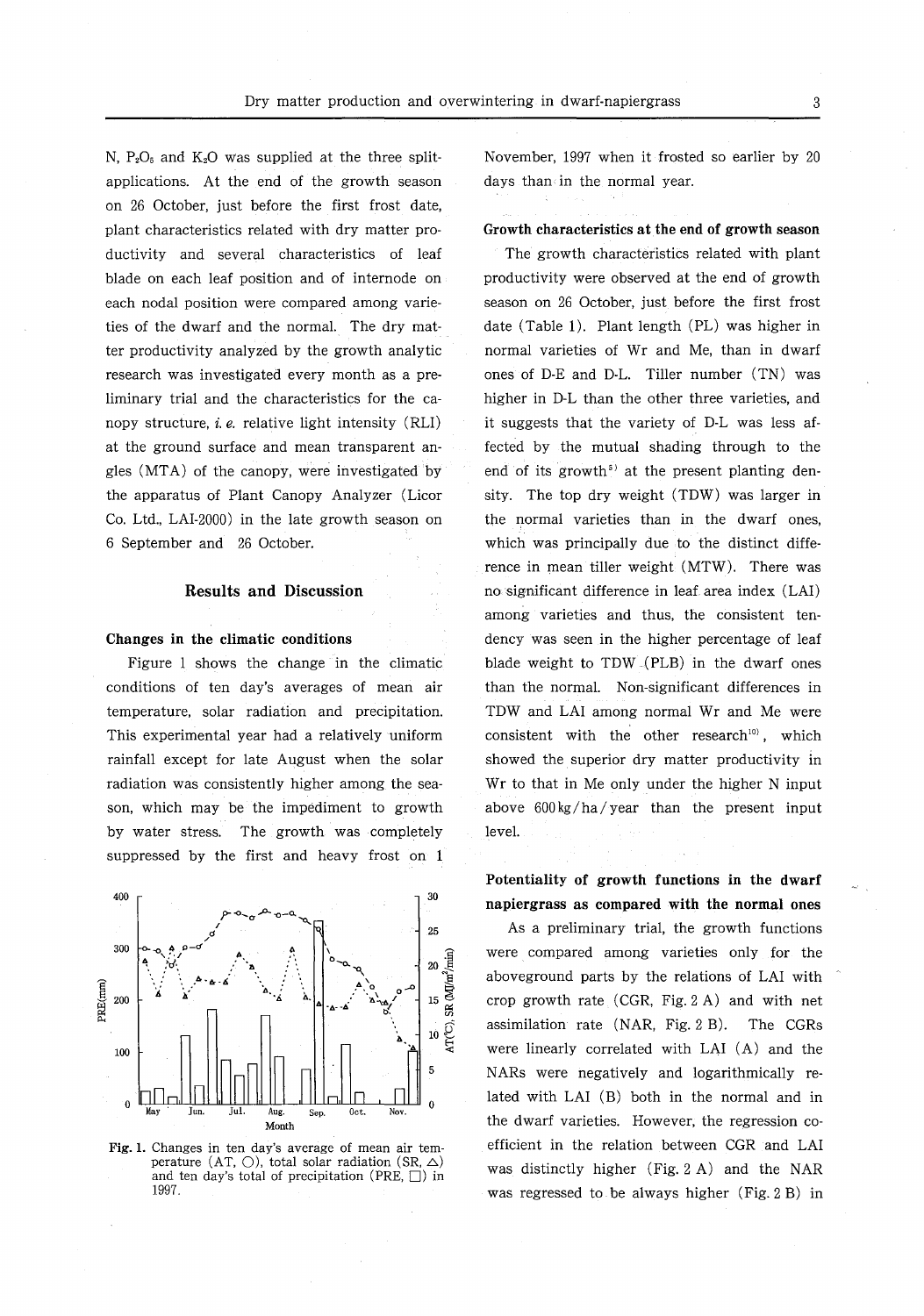Table 1. Plant characteristics of the plant length (PL), tiller number (TN), top dry weight (TDW), leat area index (LA!), mean tiller dry weight (MTW) and dry weight percentage of leaf blade to the top (PLB) on 26 Oct., 1997

| Variety           |                  |                  |                   |
|-------------------|------------------|------------------|-------------------|
| Wruk wana         | Merkeron         | Dwarf-early      | Dwarf-late        |
| $344^{41}$        | 332 <sup>a</sup> | 182 <sup>b</sup> | 120°              |
| 21 <sup>a</sup>   | $24^{\circ}$     | $24^{\circ}$     | 67 <sup>b</sup>   |
| $3126^{\circ}$    | $2777^{\circ}$   | $1314^{\circ}$   | 1059 <sup>b</sup> |
| $6.84^{\circ}$    | $6.49*$          | $6.22^{a}$       | $6.32^{\circ}$    |
| $148.1^*$         | $108.1^{\circ}$  | $53.7^{\circ}$   | $15.8^{d}$        |
| 16.0 <sup>a</sup> | $19.5^{\circ}$   | $25.5^{\circ}$   | 39.9°             |
|                   |                  |                  |                   |

1) Values with different letter were significantly different among varieties at 5 % level.



Fig. 2. Relations of leaf area index (LAI) with crop growh rate (CGR) of the aboveground parts  $(A)$  and of net assimilation rate  $(NAR, B)$  in the normal and dwarf varieties. (A) Wruk wona (Wr,  $\bigcirc$ ), Merkeron (Me,  $\triangle$ ) : y=-0.0763+6.739\*x, r=0.991 (P<0.001)  $-$  Dwarf-early(D-E,  $\bullet$ ), Dwarf-late (D-L,  $\blacktriangle$ ) : y=0.324+3.969\*x, r=0.958 (P<0.01) (B) Wr, Me:  $y=7.967-1.307*ln(x)$ , r=-0.780 (P<0.10), D-E, D-L :  $y=5.761-1.307*ln(x)$ ,  $r=-0.881$  (P<0.05).

the normal than in the dwarf varieties, if compared at the same LAl.

Thus, the leaf development, assessed by LAI, was comparative between the normal and the dwarf, while the NAR was distinctly lower in the dwarf than in the normal, which resulted in the lower CGR in the dwarf as much as 60% of the normal.

#### Characteristics of leaf blade

Several characteristics of leaf blade on some leaf positions on 26 October were shown in Fig. 3. Leaf blade length (LL), single leaf area (LA)

and leaf dry weight (LDW) were larger in the normal than in the dwarf ones on every leaf position, whereas the difference between the dwarf and normal ones in leaf width (LW) turned to be small and the specific leaf area (SLA) was larger in the dwarf ones on every leaf position, which showed the tendency of thinner and spreading characteristics of leaf blade in the dwarf ones. The difference among leaf positions in the potential leaf area (PLA), calculated by the product of LL and LW, showed the similar pattern to the actual and measured LA. Comparing the difference in these characteristics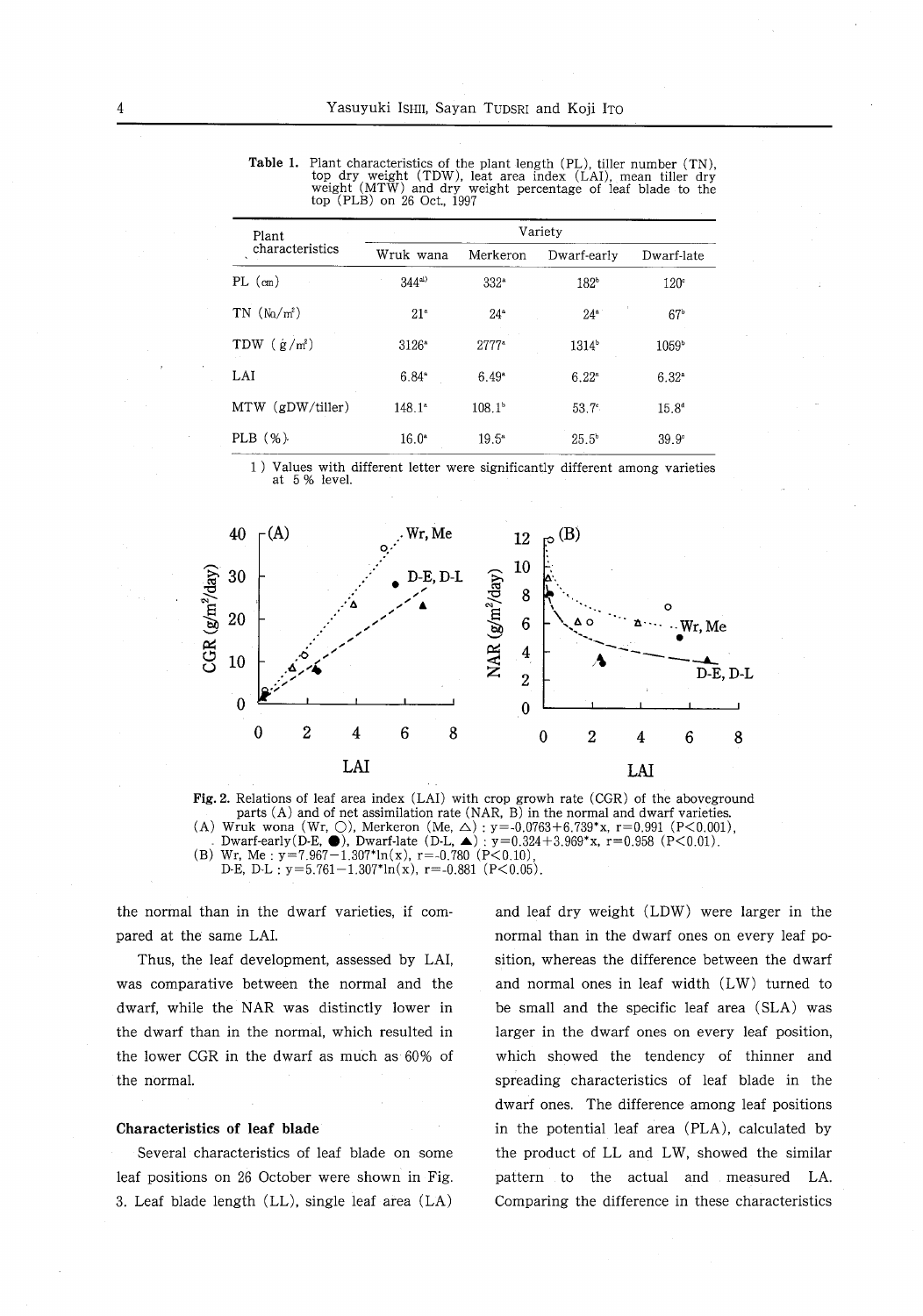



The bar (I) in the figure shows LSD at 5% level.

among leaf positions, the dwarf varieties tended to have the higher LA and LDW on the lower leaf positions than the upper ones, and the variability in each leaf characteristic among leaf positions was shown to be quite small in D-L.

Therefore, actual LA was linearly related with PLA both in the normal and dwarf varieties (Fig. 4). However, regression coefficient in these regressions tended to be smaller in the dwarf varieties than in the normal, which reflected the bending characteristics of leaf blade in the dwarf ones, and was consistent with the relatively larger LW compared with LL in the dwarf ones than in the normal.

#### Characteristics of internode

Several characteristics of internode were shown only for the aboveground and elongated ones among nodal positions in Fig. 5. The difference in the internode length (IL) between the normal and dwarf varieties was variable depending on the nodal position,  $i.e.$  IL in the dwarf varieties was smaller and showed the typical characteristics of the dwarf on the lower nodes, whereas it





was almost similar to the normal on the upper nodal positions up to the 4th (Fig. 5A). This suggested that the difference in IL between the dwarf and normal ones disappeared once stem elongation commenced. These nodal positions

5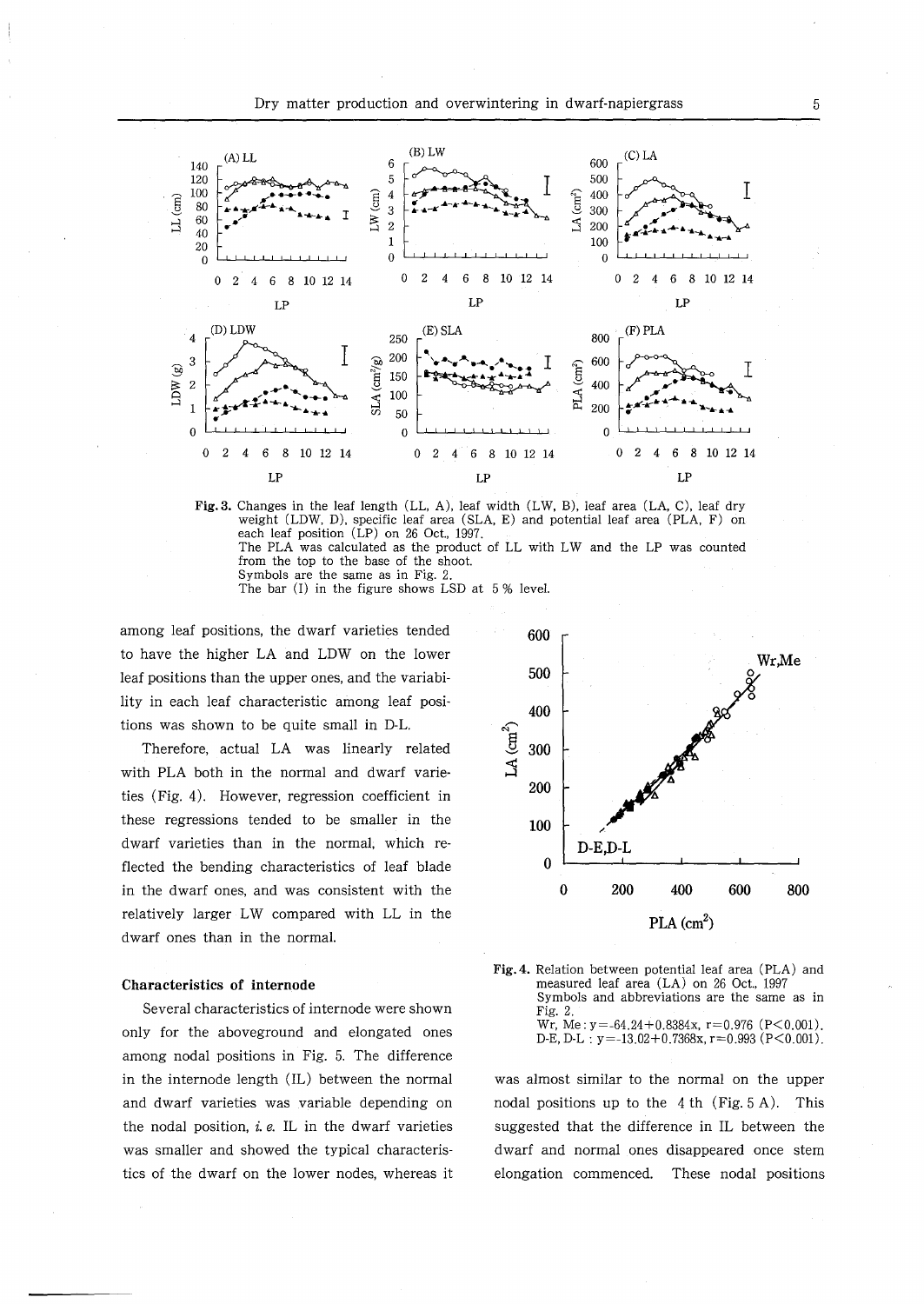

Fig. 5. Changes in the internode length (lL, A), internode width (lW, B), and internode volume (lv, C) on each nodal position (NP) on 26 Oct., 1997.  $IV = \pi * (IW / 2)^{2} * IL$ 

The NP was counted from the top to the base of the shoot. The symbols are the same as in Fig. 2.

The bar  $(I)$  in the figure shows LSD at  $5\%$  level.

which showed no exhibited difference in IL between the dwarf and normal ones were from the top up to the 8th in the dwarf-early (D-E) and up to the 4 th in the dwarf-late (D-L). In addition, the sudden drop in IL around the 9 th to the 10th positions from the top in Wr, Me and D-E was inferred to be affected adversely by the short period of drought in late August.

As shown in Fig. 5 B, internode width (IW) appeared' to be similar between normal and dwarf varieties on the upper and middle nodal positions, though it tended to be larger in the dwarf ones on the lower nodal positions, where the elongation in IL was severely restricted as shown in Fig. 5 A.

From this measurement, internode volume (IV) was calculated by the following equation, such as,

 $IV = \pi * (IW / 2)^{2*}IL$ 

and the difference in IV among nodal positions showed almost similar tendency to the case in IL (Fig. 5 C).

For considering the sink capacity in relation to the dry matter productivity, the relation between shoot internode dry weight (SIDW) and shoot internode volume (SIV) as shown in Fig. 6, was calculated to obtain sole linear regression nearly passing through the origin. Thus, there was almost constant density of  $0.176g/cm^3$  if summed up the whole internode, irrespective of





variety and shoot, and this relation suggested that the stem dry weight, which was the major part of plant dry weight both in the normal and the dwarf, was primarily determined by the internode volume.

#### Canopy structure

The relations of the characteristics in the canopy structure with dry matter productivity were assessed in Figs. 7 and 8. The relation of the mean transparent angle (MTA) with the canopy extinction coefficient (k), measured by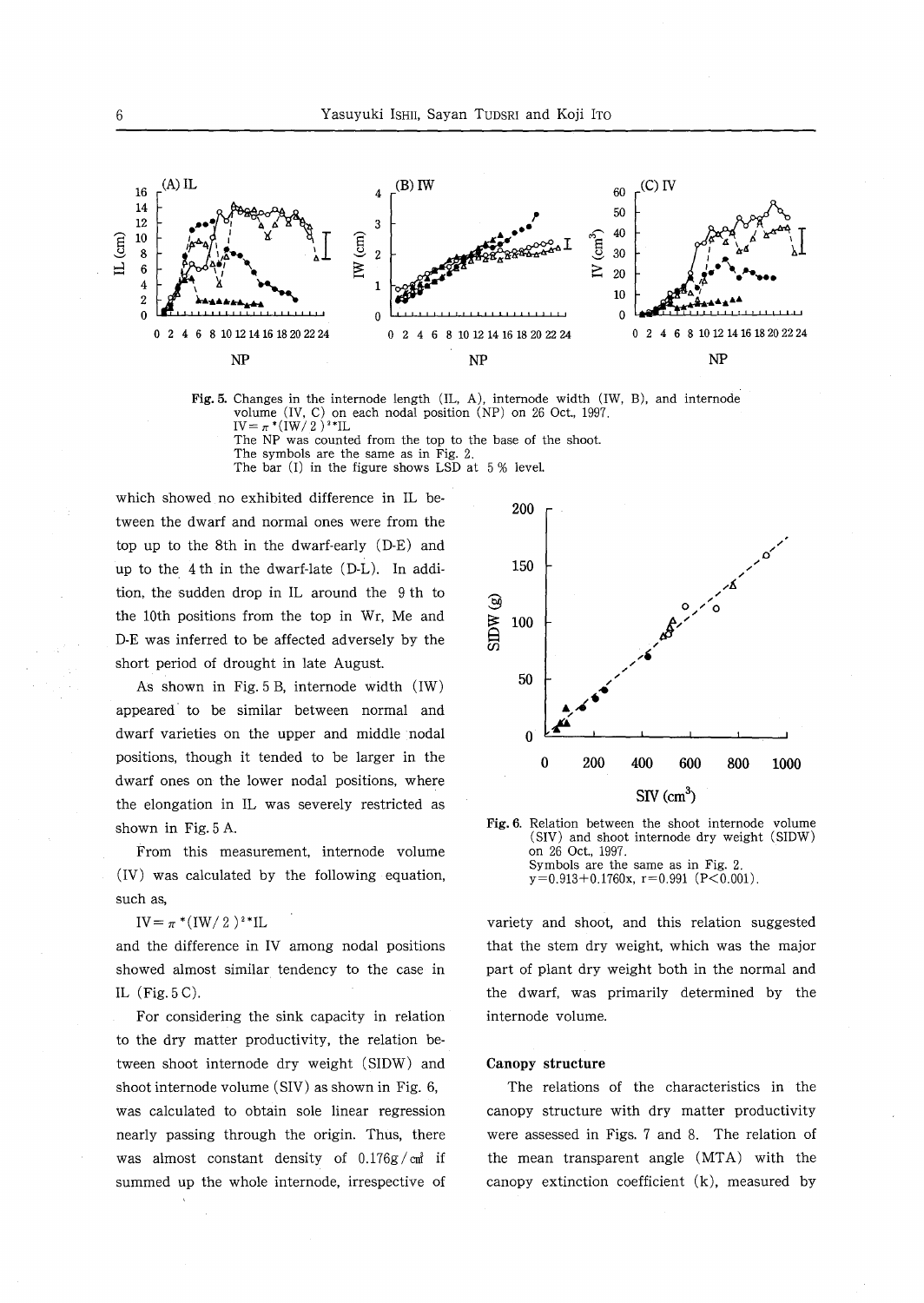

Fig. 7. Relation between mean leaf transparent angle  $(MTA)$  and canopy extinction coefficinet $(k)$ . The MTA was measured by the plant canopy analyzer (LAI-2000). Symbols are the same as in Fig. 2.  $y=155.4-138.52*x$ ,  $r=-0.790$  (P<0.10).



Fig. 8. Relation between leaf area density (LAD) and crop growth rate (CGR) of the aboveground parts. Wr, Me:  $y = -21.14 + 2655.4*x$ ,  $r = 0.944$  (P<0.01). D-E, D-L:  $y = -2.44 + 488.8*x$ ,  $r = 0.767$  (P<0.10).

the plant canopy analyzer, was shown to be significantly negative (Fig. 7). This relation suggested that the canopy of more erect leaf blade was accompanied with the lower k, which was the consistent tendency carried out only in the normal napiergrass of  $Me<sup>3</sup>$ . Especially, the dwarf variety of D-L showed the higher **MTA** with lower k, and these characterisitcs in the canopy structure suggested the erect habit of leaf blade during the whole growth stage.

In Fig. 8, the relation was assessed between CGR of the aboveground parts and leaf area density (LAD) which was the ratio of plant leaf area to the plant volume, expressed as the product of plant height with land area occupied by a plant (50cm by 50cm). The LAD increased with time in accordance with the increase in CGR, while the increasing rate in LAD was apparently larger in the dwarf varieties than in the normal ones. Thus, the significantly positive relation of CGR with LAD was strictly different between the normal and the dwarf varieties. The lower LAD in the normal varieties was maintained throughout the whole growth season, even they had the high LAI above 6, which was assumed to be effective for its superior dry matter productivity in the sense of carbon dioxide diffusive capacity and the reflecting sunlight absorption<sup> $4,11$ </sup>.

### **Assessment for potentiality of dry matter production**

From these results, as stem elongation was reduced severely in the dwarf varieties during the early growth stage, the increase in top dry weight through the enlargement in internode volume associating with its dry matter accumulation, was suggested to be suppressed severely during the early growth stage. However; the dwarf varieties had higher percentage of leaf blade (PLB) than the normal and had the erect foliage with the smaller canopy extinction coefficient of k. These characteristics suggested that the dwarf varieties may have the production structure adapted to the planting condition under the higher density.

#### **Overwintering ability**

Overwintering ability was evaluated by the numeral percentage of overwintered plants with one or more regrown tillers to total plants (POP) and by mean regrown tiller number (RTN) in the overwintered plants (Fig. 9). The POP increased with time after March, reaching above 80 % in middle April in all of varieties,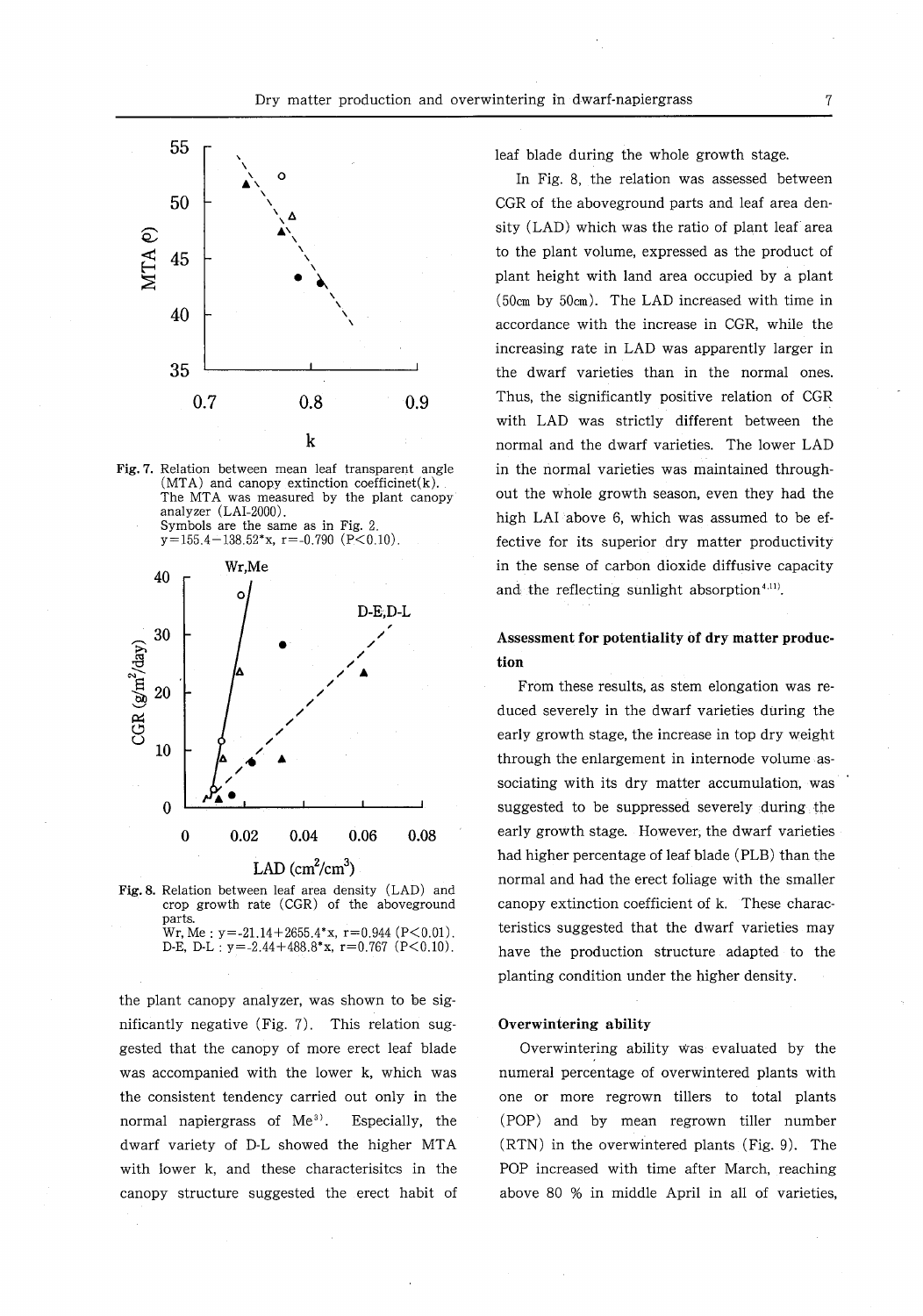

Fig. 9. Changes with time in the percentage of overwintered plants (POP, A, B) and mean regrown tiller number (RTN, C, D), cut on either 14 Dec., 1997 (A,C) or 14 Mar., 1998 (B, D). Symbols are the same as in Fig. 2.

The bar (1) in the figure shows LSD at 5 % level.

irrespective of cutting before wintering on 14 December or not, although cutting at prewintering tended to promote the spring regrowth earlier than that at post-wintering.

The RTN was the highest in Mr, followed by D-L, Wr and the lowest in D-E, when they were cut at pre-wintering, while if cut at postwintering, Wr had only lower RTN than the other three varieties in middle April.

Therefore, the dwarf varieties had the comparative overwintering ability with the normal ones enough to be assessed as the perennial even in Miyazaki, frost-prone area, which was the consistent result with the research in Florida, USA<sup>13)</sup>.

#### **Concluding** remark

In the further study, it is needed to consider the more suitable cultivating method in these dwarf napiergrass varieties by clarifying the relation of characteristics in dry matter production

with plant density and cutting method, as already observed for the normal napiergrass<sup>2,5,67,14</sup>. Since planting density was fixed to be 4 plants/ $m<sup>2</sup>$ in this study, there was no decreasing tendency of TN in D-L as the reflection of the mutual shading<sup> $5$ </sup>, and it is furthermore stressed that the optimum planting density in D-L should be higher than the present study. Cutting height and interval were primarily the most principal components in cultivating and harvesting napiergrass in the sense of dry matter yield, digestibility and quality<sup>2,67,14</sup>. These components will be quantified to assess these dwarf napiergrasses as a promising forage grass, especially for the beef-cattle breeding farmers in Miyazaki. Considering for extending utilization of these dwarf napiergrasses, it should become an important application of the dwarf one into the grazed pasture, because of its higher nutritive value associating with the higher daily gain of the cattle, comparing with the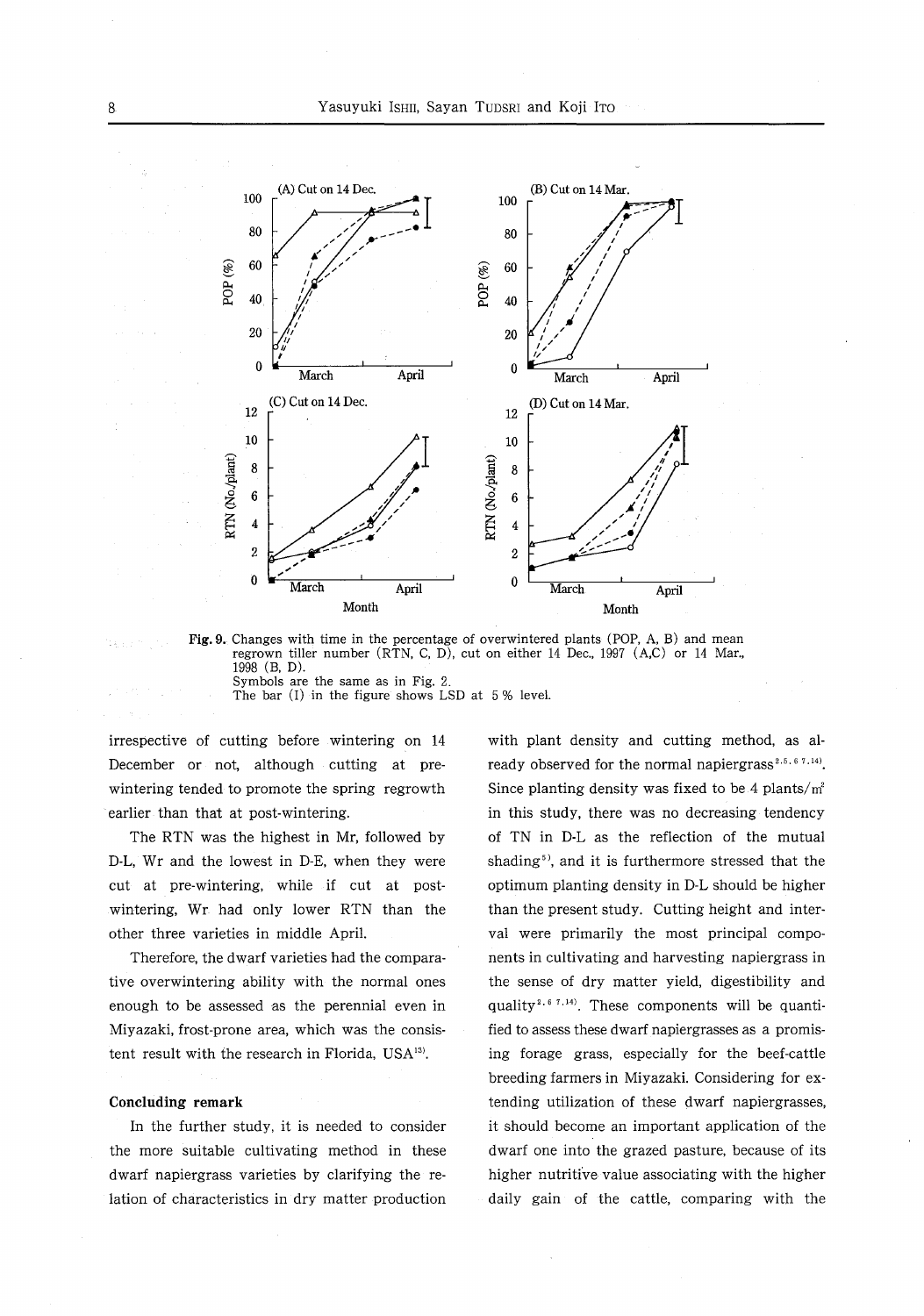tropical pasture of bahiagrass<sup>8</sup>.

#### **References**

- 1) HANNA, W. W., MONSON, W. G. and HILL, G. M.: Evaluation of dwarf napiergrass. *Proc. XVIL Int. Grassl. Sci.,* 402-403 (1993)
- 2) ISHII, Y., ITO, K., NUMAGUCHI H. and MOMIKI, 1. :*In vitro* digestible dry matter yield of napiergrass, *Pennisetum purpureum* Schumach, as affected by the beginning time of cutting practice and the cutting height. *Rep. Kyushu Br. Crop Sci. Soc. Japan 60, 46-49* (1994)\*\*
- 3) ITO, K. and INANAGA, S.: Studies on dry matter production of napiergrass. I. Comparison of dry matter productivities and growth parameters between Tokyo and Miyazaki. *Japan. Jour. Crop Sci.* 57, 90-96 (1988)"
- 4) ITO, K. and INANAGA, S.: Studies on dry matter production of napiergrass. III. Areas and light-photosynthesis relations in single leaves from different positions on a stem at Tokyo and Miyazaki. *Japan. Jour. Crop Sci.* 57, 431- 437 (1988)"
- 5) ITa, K., TAKAKI, K., MISUMI, M. and NUMAGUCHI, H. : Relations between leaf area index and crop growth rate of napiergrass *(Pennisetum purpureum* Schumach) under different planting densities. J. Japan. Grassl. Sci. 34, 257-263 (1989)\*
- 6) JORGENSEN, S. T., TUDSRI, S., POOKPAKDI, A. and STOLEN, 0.: Effects of cutting height on yield and quality of five napier cultivars. *Proc.XVIII Int. Grassl. Sci.,* 22, 5-6 (1997)
- 7) KITAMURA, Y., ABE, J. and HORIBATA, T.: A cropping system of tropical forage grasses in South-Western Islands, Japan. II. In vitro dry matter digestibility and digestible dry mat-

ter yields of Rhodes grass, Guinea grass and Napier grass as affected by the seasons of growth and clipping intervals. *J Japan. Grassl. Sci.* 28, 41-47 (1982)"

- 8) SOLLENBERGER, L. E. and JONES, C. S. Jr.: Beef production from nitrogen-fertilized Mott dwarf elephantgrass and Pensacola bahiagrass pastures. *Trap. Grassl.* 22, 129-134 (1989)
- 9) SOTOMAYOR-RIOS, A., TORRES-CARDONA, S., HANNA, W. and QUILES-BELEN, A.: Qualitative and quantitative responses of dwarf and tall napiergrass selections in Puerto Rico. *Proc. XVIL Int. Grassl. Sci.,* 1985-1986 (1993)
- 10) SUNUSI, A. A. Effects of level of fertilizer input on dry matter productivity and digestibility of napiergrass. Ph. D. thesis. The united graduated school of agricultural sciences of Kagoshima University, Japan. pp. 1-232 (1998)
- 11) TAKEDA, T., OKA, M. and AGATA, W.: Characteristics of dry matter and grain production of rice cultivars in the warmer part of Japan. I. Comparison of dry matter production between old and new types of rice cultivars. *Japan. J Crop Sci.* 52, 299-306 (1983)
- 12) TUDSRI, S. and KANGSANAO, M.: Effects of water stress and cutting on regrowth characteristics of dwarf napier grass *(Pennisetum purpureum* cv. Mott). (Unpublished) (1997)
- 13) WILLIAMS, M. J. and HANNA, W. W.: Performance and nutritive quality of dwarf and semi-dwarf elephantgrass genotypes in the south-eastern USA. *Trap. Grassl.* 29, 122-127 (1995)
- 14) WOODARD, K. R. and PRINE, G. M.: Forage yield and nutritive value of elephantgrass as affected by harvest frequency and genotype. Agron. J. 83, 541-546 (1991).

" : In Japanese with English summary.

\*\*: In Japanese only.